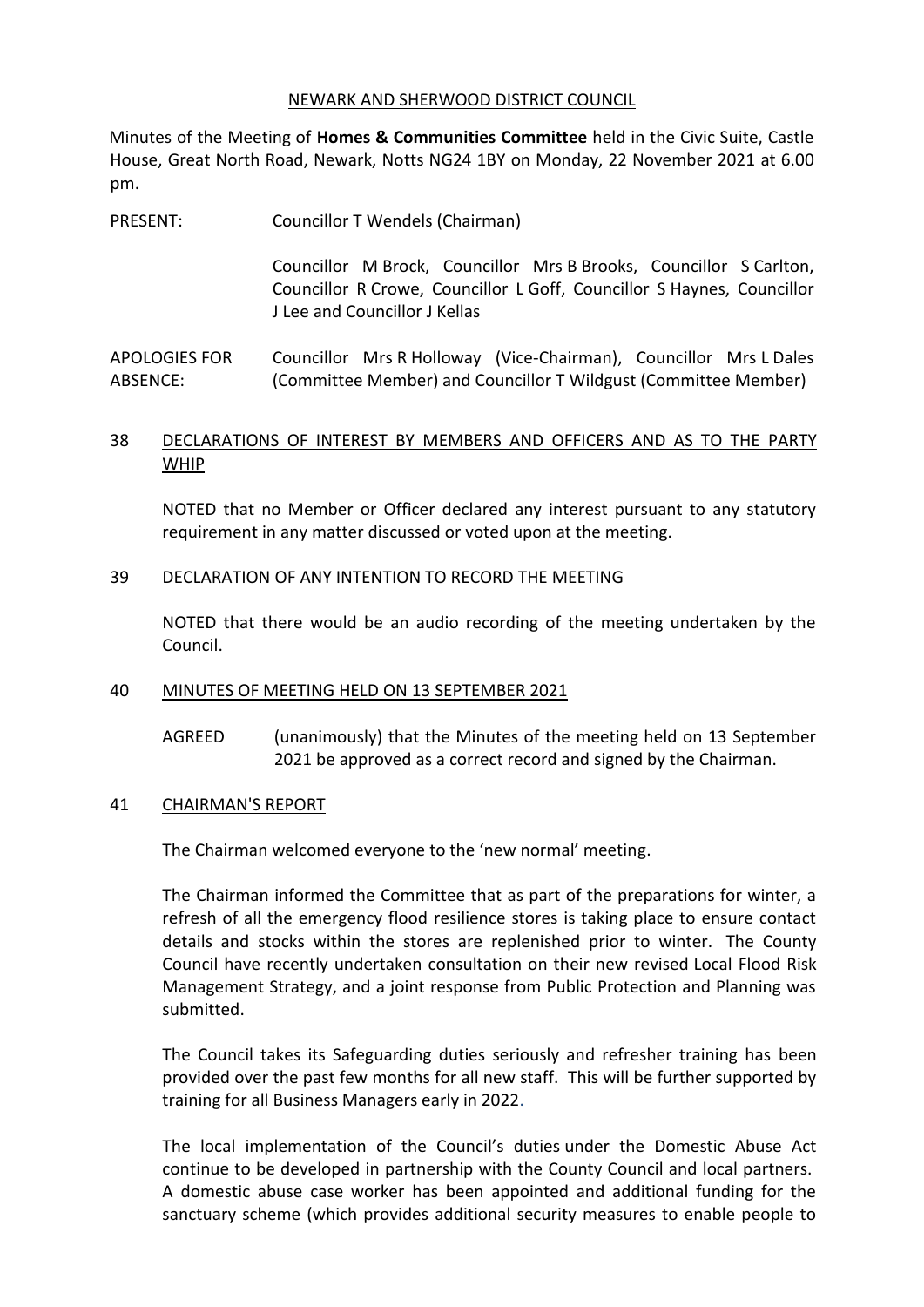stay in their home) has been secured. Further actions will be developed over the coming weeks and months.

The Chairman advised that the Annual Tenant Report for 2020-2021 has been produced, detailing performance over the past 12 months, how the rental income we collect from tenants has been spent and how tenants feel about our services, as well as sharing some of the future tasks they are looking to deliver. The Chairman reminded the Committee that it is an online report and to keep an eye out for it.

The Chairman informed the Committee that the Tenant Forum has been busy with digital training and a two-day course on Mystery Shopping, which is hoped to start rolling out early next year. The Forum have reviewed the Repairs Policy and Consumer Regulation Gap Analysis as well as supporting a number of surveys of tenants and events.

A survey of all tenants in Chatham Court has provided further insight to what activities tenants would like to see at the hub (recalling this was part of the Safer Streets legacy) and the best times of day for these to happen. It is clear the children and youth activities are important and we are continuing to hold monthly sessions supported by Play Support and The Youth Service. The weekly drop in to see the Tenancy Officer has also started to gain pace, as has the coffee mornings with involved tenants seeing more new faces. New activities include a Gardening Club hosted by Newark in Bloom, which started in October and Police drop in sessions throughout November are being trialled.

The Chairman advised that currently they are experiencing increased levels of ASB, criminal behaviour and breaches of tenancy on one of our larger estates on the Sherwood side of the district. This has prompted a multi-agency approach involving our housing team, the Police, the local members, colleagues in Environmental Health and Public Protection and the youth service. A number of enforcement actions have already been undertaken and secured at court; including three injunctions prohibiting individuals entering the estate.

The Chairman was pleased to report some great progress in relation to the replacement of the temporary accommodation at Seven Hills, as the project team have reached the milestone of handing the vacant site to the contractors on Monday 1<sup>st</sup> November 2021 following months of hard work and planning to make alternative arrangements for customers. The new provision will be constructed using modern methods and there are many green initiatives being included, the Chairman advised the Committee to watch this space for further updates.

The team has worked closely with colleagues from the varying departments including Tenancy and Estates and Repairs to source and make ready the alternative provision. All in all it has been a massive team effort to get to this point but the reward for all this hard work will be a brand new facility due to complete in 2023. Demolition of the existing site has commenced and Woodheads, the allocated contractor, will then begin preparing the site to start construction early January 2022.

This followed hot on the heels of the formal opening of The Broadleaves Extra Care Village in Boughton on November  $5<sup>th</sup>$ . The Chairman was delighted to attend this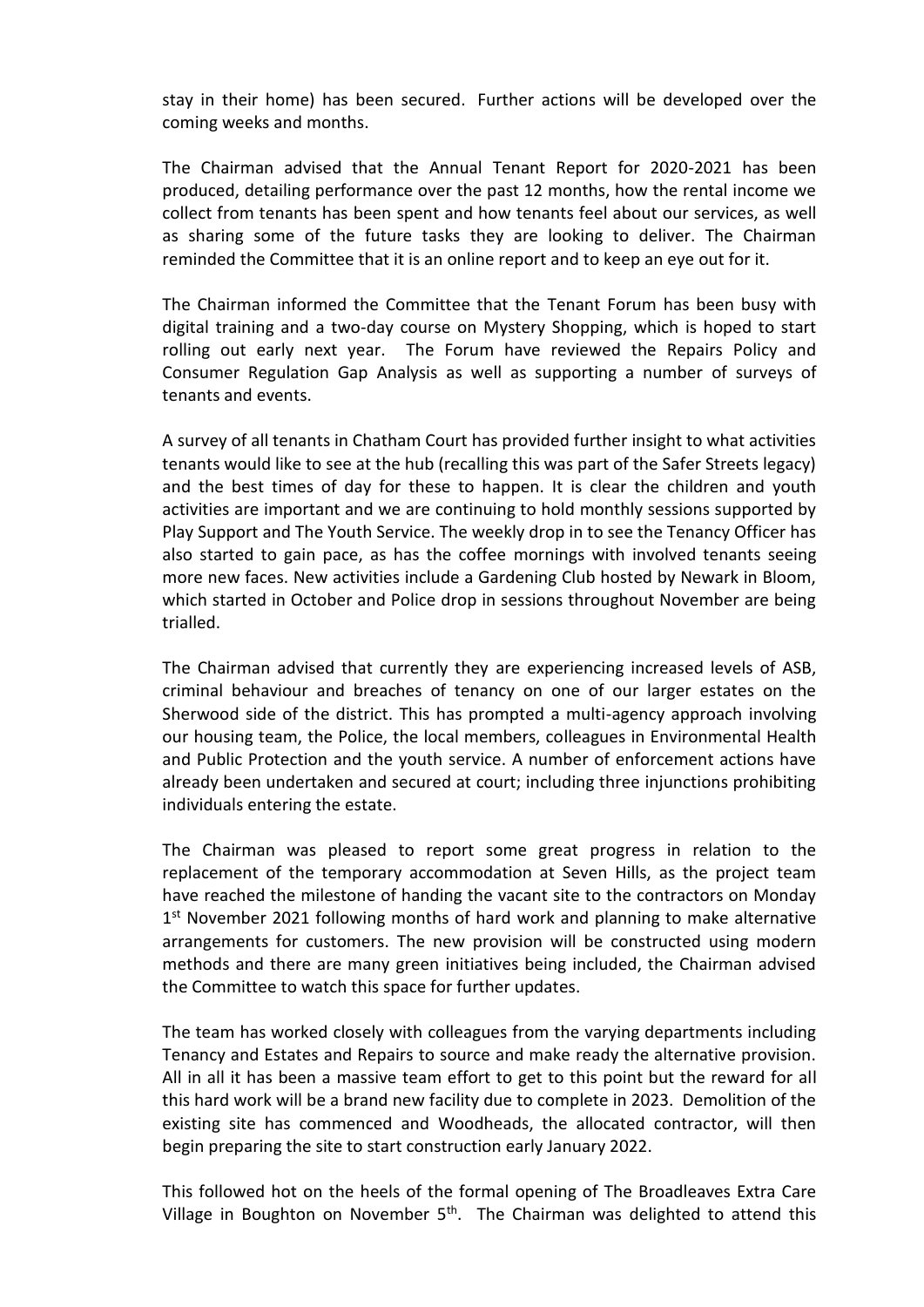event along with the Vice-Chairman and the Chairman of the Council and met some of the residents. This is a very thoughtful and well-designed build that is something it is hoped members, the residents and those who have brought it to life are very proud of.

## 42 FORWARD PLAN - DECEMBER 2021 TO NOVEMBER 2022

The Committee considered the Forward Plan for December 2021 to November 2022 with the Chairman inviting Members to put forward any items they would wish to be considered by Committee at a future meeting.

It was noted that there would be only 2 meetings of the Committee taking place in the new year as moving from a Committee system to a Cabinet from May. A Committee Member therefore requested that a further Yorke Drive update be provided in March. The Chairman was also mindful that any other relative reports were also included in the January or March meetings.

# 43 REVIEW AND UPDATE OF DISABLED FACILITIES GRANT POLICY

The Committee considered the report from the Business Manager for Public Protection seeking Members approval for amendments to the Council's Disabled Facilities Grants Policy.

The report highlighted to the Committee that Disabled Facilities Grants are the mandatory grants that are designed to provide adaptations to the home to allow a disabled person to continue living in the community. These grants are subject to a means test and some applicants do have to pay a contribution towards the cost of the work. Referrals for these grants come from the Occupational Therapy team of the County Council.

Providing a policy gives a transparency of approach to service users and they can clearly see the circumstances that might apply to their need.

The Committee were informed that the revised policy does not differ fundamentally from the previous document but seeks to address a number of consistency issues identified via a Nottinghamshire County wide review, which included the seven District Councils and the County Council Adult and Children's Occupational Therapy services.

AGREED (unanimously) that the draft Disabled Facilities Grant Policy be approved.

# 44 NEWARK AND SHERWOOD COMMUNITY LOTTERY ALLOCATION OF FUNDING FROM INCOME GENERATION PROPOSAL

The Committee considered the report from the Health Improvement and Community Relations Manager providing an update on the progress of Newark and Sherwood Community Lottery since its launch in May 2021 and to secure approval for the process of spend for income generated through both the lottery 'Central Fund' and 'Operator Fund'.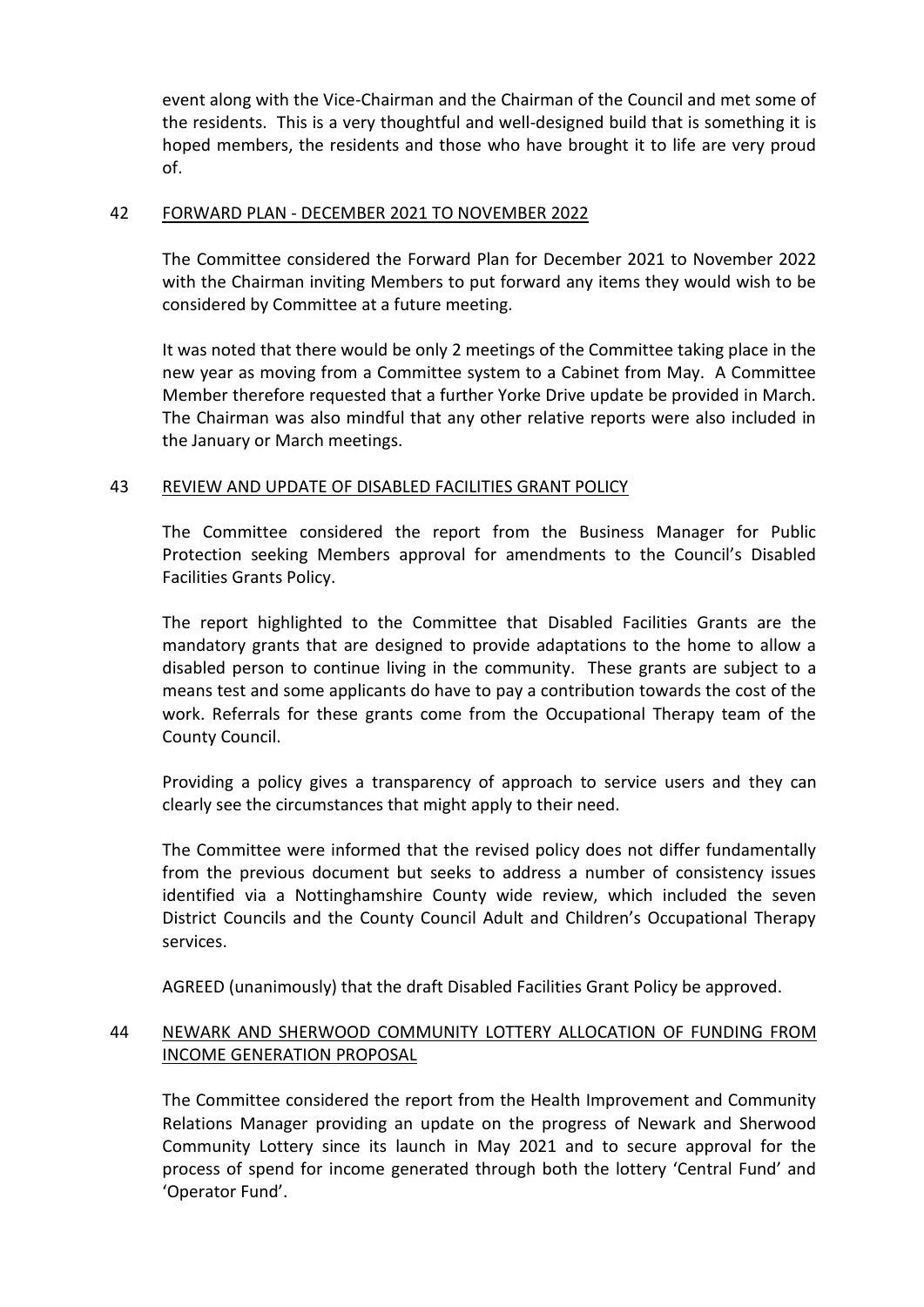The Committee were informed that there re are currently 54 Good Causes within the District signed up to the lottery, meeting the annual target of 50 within 3 months of its launch date. Case studies and positive feedback from registered 'Good Causes' were provided in Appendix A of the report.

The report advised that the lottery is forecast to generate approx. £22,600 each year, with a full breakdown of finances provided in Appendix B.

One of the key proposals was the total income generated through the 'Central Fund' is used to establish a 'lottery within a lottery', whereby funds are distributed to registered 'Good Causes' through a 6 monthly raffle style draw.

AGREED (unanimously) that:

- a) the proposed method and process of spend for income generated through Newark and Sherwood Community Lottery 'Central Fund' (3.1 and 3.2), and the 'Operator Fund' (3.3) be approved.
- b) the process for spending income generated through both the 'Central Fund' and 'Operator Fund' is reviewed on an annual basis, with the flexibility to adapt and modify the process if required, subject to Member approval as part of the annual report.

# 45 NEWARK AND SHERWOOD EEM LOCAL INITIATIVE FUND PROPOSAL

The Committee considered the report from the Health Improvement and Community Relations Manager to secure Committee approval to use the Council's EEM (Efficiency East Midlands) contribution through the establishment of the Newark and Sherwood EEM Local Initiative Fund and the proposed process of distributing donations within the district.

The report highlighted that EEM is a non-for profit organisation that chooses to distribute a proportion of its operating surplus to its Members in the form of community donations. The council currently holds EEM community donations to the total value of £26,616 (£12,783 2018/2019 and £13,833 2019/2020). Donations for the year 2020/2021 are not yet confirmed and are dependent on a sufficient surplus with consideration of the uncertainty of the pandemic.

EEM have requested that the donation should be spent on a project or multiple projects that benefit a community and for those that are not covered by budgets as standard. EEM also request that details of how the donation is spent are provided to enable good news stories to be shared publically.

AGREED (unanimously) that:

- a) the establishment of the proposed Newark and Sherwood EEM Local Initiative Fund as outlined in 3.1 be approved.
- b) the proposed process for submitting, reviewing and approving applications as outlined in 3.2 and 3.3 be approved.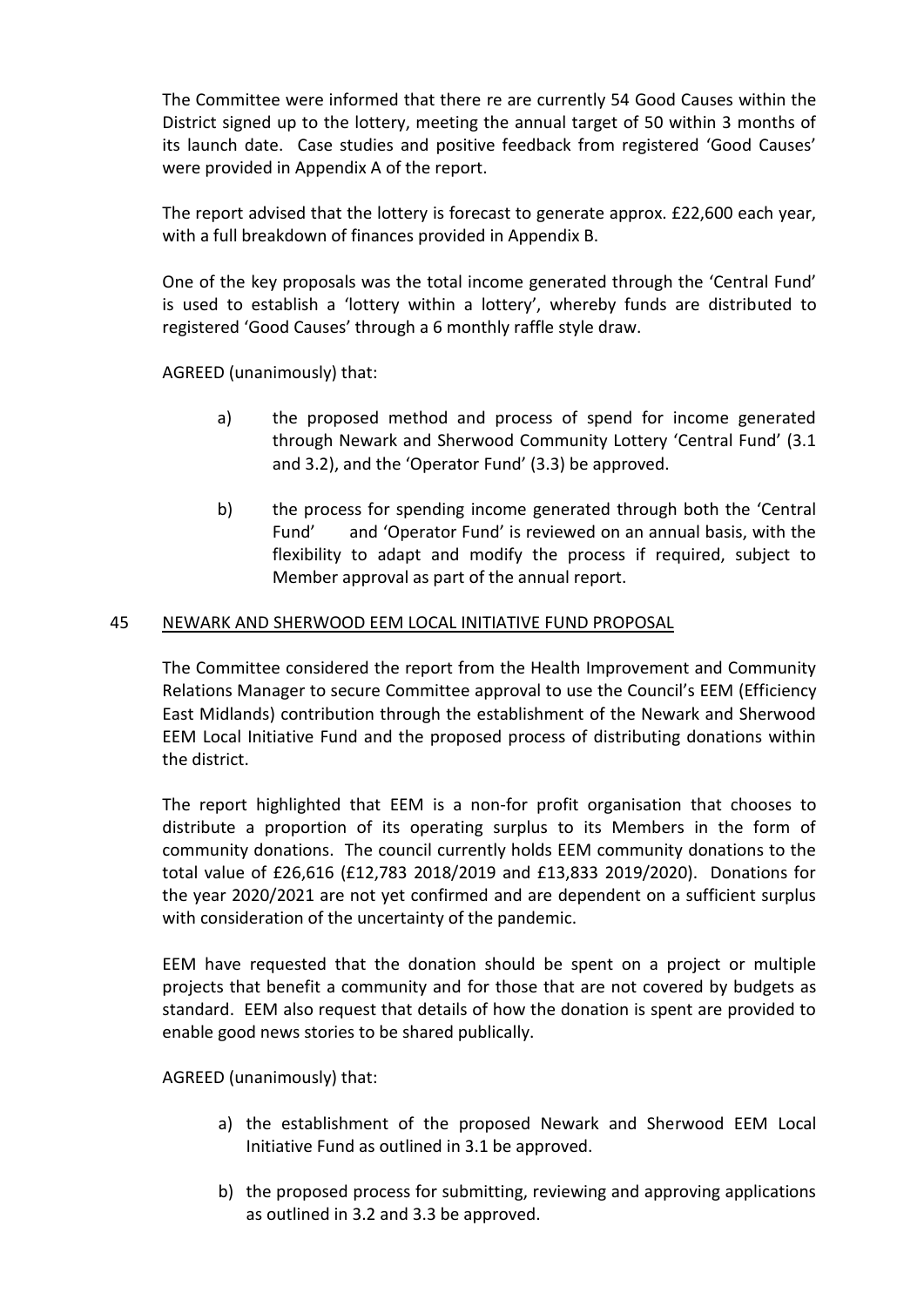c) the proposed reporting and update arrangements as outlined in 3.4 be approved.

#### 46 SAFER STREETS FUND

The Committee considered the report from the Business Manager for Public Protection updating the Members on the progress of the Safer Streets Two project.

The report highlighted the success of the Safer Streets project and how a smaller Safer Streets project continues with a similar focus on crimes associated with the areas identified referring to the map at appendix one.

The partners being involved are: Newark and Sherwood DC Office of the Police and Crime Commissioner Nottinghamshire Police Nottinghamshire County Council

The project is scheduled to end by 31 March 2022 and the Committee were informed that progress is going well and a table at 2.5 of the report as at end of September 2021 sets out the work achieved so far.

AGREED (unanimously) that Members noted the progress of the Safer Streets Two project.

### 47 HOUSING SERVICE COMPLIANCE 2ND QUARTER OUT TURN PERFORMANCE

The Committee considered the report from the Director for Housing, Health and Wellbeing providing the Committee with an overview of compliance performance of the housing service at the end of September 2021.

The report provided the compliance performance to provide Members with an oversight and input into the essential services. The report included information on the following:

 Landlord responsibilities for a range of building safety measures including fire protection, gas, lifts, asbestos, electrical and water. It also summarised details of the Council's housing stock.

A committee member referred to Appendix 1 and highlighted how 'Red' performance can be seen as 'good' to then show as working to increase performance.

The operational performance of other key housing services was provided as a separate report to the Committee.

AGREED (unanimously) that the Committee noted the performance of the housing service compliance functions.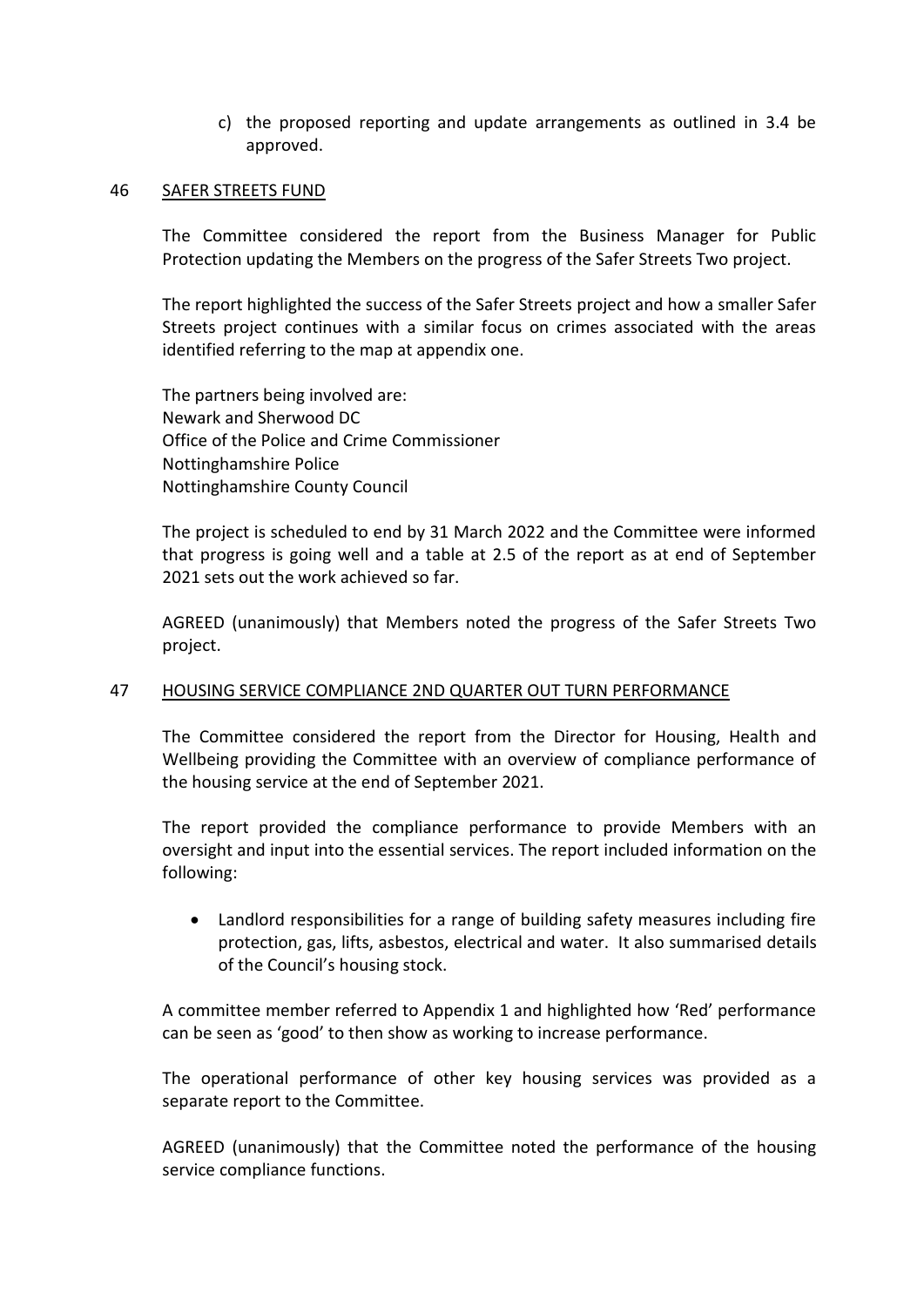## 48 COMMUNITY PLAN PERFORMANCE - YEAR TO DATE

The Committee considered the report from the Transformation Manager presenting the year to date performance report covering Q1 and Q2 (April to September 2021).

The Committee were informed that Quarter 1 had not been reported to the Committee as the development of the new style of reporting had been underway. As an alternative, a year to date (combined quarters 1 and quarter 2) report had been developed and was attached as Appendix 1. Additional performance indicators were provided at Appendix 2 as to the Council's tenanted properties.

The report provided a new approach to performance to develop performance management from a counting device and into a tool for change. This expanded report provides greater learning and feedback and easier for residents to understand. The Chairman noted that tenants were happy as seen as the Council were doing something right.

# AGREED (unanimously) that:

- (a) Members reviewed the Community Plan Performance report attached to the report as Appendix 1.
- (b) Members noted the RIPA and Ombudsman reports (Appendices 3 and 4).

## 49 YORKE DRIVE AND LINCOLN ROAD PLAYING FIELDS REGENERATION - UPDATE

The Committee considered the report from the Growth & Regeneration Lead Officer updating the Committee on progress with the Yorke Drive and Lincoln Road Playing Fields Regeneration project including the successful grant funding award from the Department for Levelling Up, Housing and Communities (DLUHC) of £1.05m.

The report was able to show the next steps to achieving the next milestone of submitting reserved planning.

The Committee were informed that the Residents Panel had resumed, the last meeting being held on 10 November which made clear the Council's ongoing commitment to the regeneration scheme and what the residents can expect to see on the ground in the coming months following the result of a successful bid with DLUHC.

AGREED (unanimously) that:

- (a) progress on the delivery of the York Drive Regeneration Project is noted.
- (b) a further recommendation to Policy & Finance that as and when grant funding is received, that is absorbed into the capital programme budget to enable spend to be achieved within timeframes set.

### 50 WINTER PROVISION UPDATE

The Committee considered the report from the Assistant Business Manager for